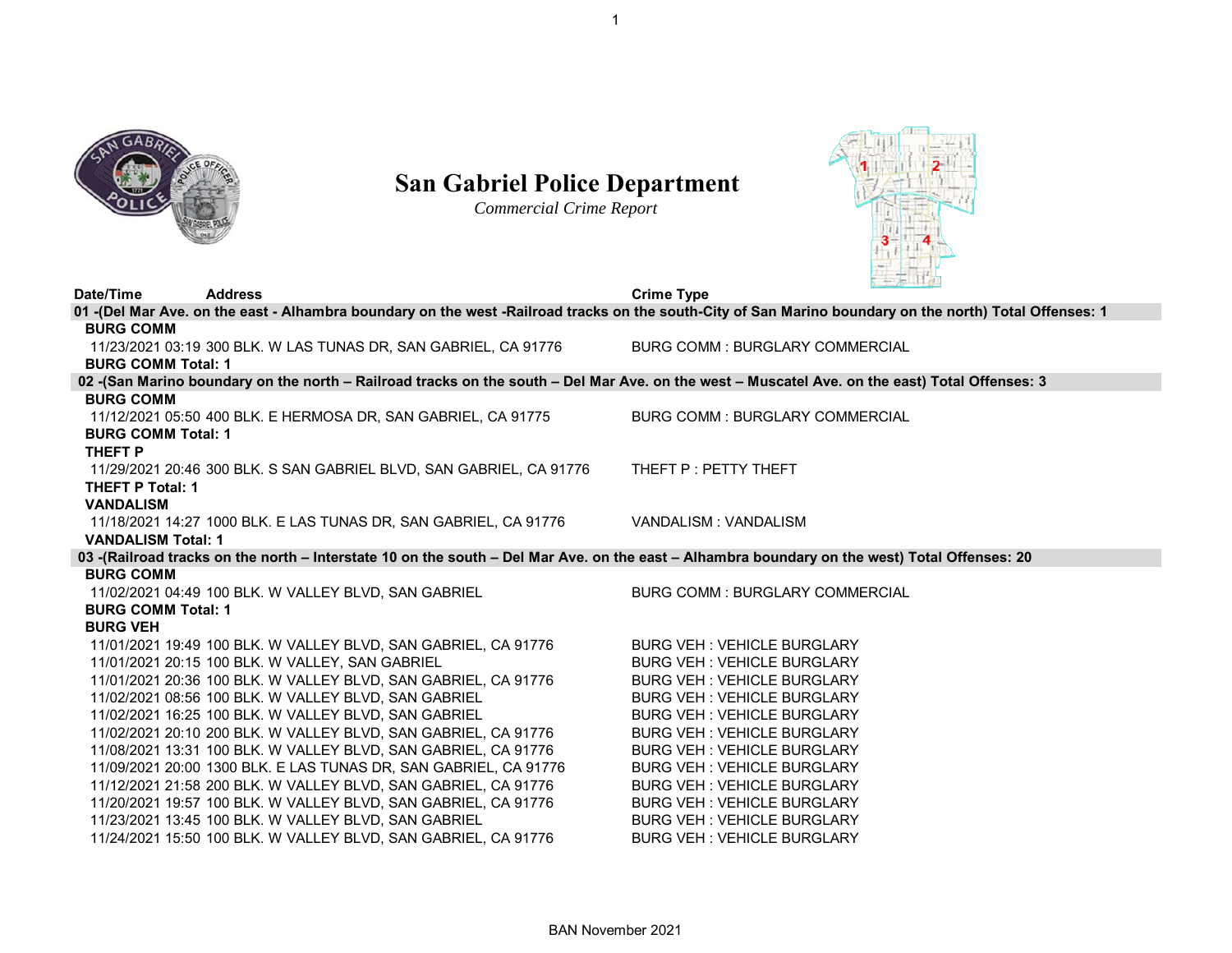BAN November 2021

| 11/27/2021 00:53 300 BLK. W VALLEY BLVD, SAN GABRIEL, CA 91776<br><b>BURG VEH Total: 13</b>                                            | <b>BURG VEH: VEHICLE BURGLARY</b>     |
|----------------------------------------------------------------------------------------------------------------------------------------|---------------------------------------|
| <b>GTA</b>                                                                                                                             |                                       |
| 11/23/2021 10:56 400 BLK. W VALLEY BLVD                                                                                                | <b>GTA: VEHICLE THEFT</b>             |
| 11/30/2021 06:44 600 BLK. S DEL MAR AVE, SAN GABRIEL, CA 91776                                                                         | <b>GTA: VEHICLE THEFT</b>             |
| <b>GTA Total: 2</b>                                                                                                                    |                                       |
| THEFT P                                                                                                                                |                                       |
| 11/23/2021 13:48 100 BLK. W VALLEY BLVD, SAN GABRIEL, CA 91776                                                                         | THEFT P : PETTY THEFT                 |
| <b>THEFT P Total: 1</b>                                                                                                                |                                       |
| <b>VANDALISM</b>                                                                                                                       |                                       |
| 11/14/2021 12:33 600 BLK. S DEL MAR AVE, SAN GABRIEL, CA 91776                                                                         | VANDALISM: VANDALISM                  |
| 11/15/2021 14:43 1900 BLK. S DEL MAR                                                                                                   | VANDALISM : VANDALISM                 |
| 11/24/2021 13:22 300 BLK. W VALLEY BLVD, SAN GABRIEL, CA 91776                                                                         | VANDALISM: VANDALISM                  |
| <b>VANDALISM Total: 3</b>                                                                                                              |                                       |
| 04 -(Railroad tracks on the north - Interstate 10 on the south - Del Mar Ave. on the west - Rubio Wash on the east) Total Offenses: 23 |                                       |
| <b>BURG COMM</b>                                                                                                                       |                                       |
| 11/27/2021 09:36 700 BLK. S DEL MAR AV                                                                                                 | <b>BURG COMM: BURGLARY COMMERCIAL</b> |
| <b>BURG COMM Total: 1</b>                                                                                                              |                                       |
| <b>BURG VEH</b>                                                                                                                        |                                       |
| 11/01/2021 19:41 100 BLK. E VALLEY BLVD, SAN GABRIEL                                                                                   | <b>BURG VEH: VEHICLE BURGLARY</b>     |
| 11/02/2021 19:38 500 BLK. E VALLEY BLVD, SAN GABRIEL, CA 91776                                                                         | BURG VEH : VEHICLE BURGLARY           |
| 11/06/2021 23:29 1500 BLK. S SAN GABRIEL, SAN GABRIEL                                                                                  | <b>BURG VEH: VEHICLE BURGLARY</b>     |
| 11/07/2021 12:53 1900 BLK. S SAN GABRIEL BL, SAN GABRIEL, CA 91776                                                                     | <b>BURG VEH: VEHICLE BURGLARY</b>     |
| 11/08/2021 10:03 1600 BLK. S SAN GABRIEL BLVD, SAN GABRIEL, CA 91776                                                                   | <b>BURG VEH: VEHICLE BURGLARY</b>     |
| 11/09/2021 08:04 1200 BLK. S SAN GABRIEL BLVD, SAN GABRIEL, CA 91776                                                                   | <b>BURG VEH: VEHICLE BURGLARY</b>     |
| 11/09/2021 08:46 1200 BLK. S SAN GABRIEL BLVD, SAN GABRIEL                                                                             | <b>BURG VEH: VEHICLE BURGLARY</b>     |
| 11/11/2021 13:59 1600 BLK. S SAN GABRIEL BLVD, SAN GABRIEL, CA 91776                                                                   | <b>BURG VEH: VEHICLE BURGLARY</b>     |
| 11/12/2021 20:58 600 BLK. E VALLEY BLVD, SAN GABRIEL, CA 91776                                                                         | <b>BURG VEH: VEHICLE BURGLARY</b>     |
| 11/20/2021 20:08 500 BLK. E VALLEY BLVD, SAN GABRIEL, CA 91776                                                                         | <b>BURG VEH: VEHICLE BURGLARY</b>     |
| 11/20/2021 20:21 100 BLK. E VALLEY BLVD, SAN GABRIEL, CA 91776                                                                         | <b>BURG VEH: VEHICLE BURGLARY</b>     |
| 11/20/2021 20:55 800 BLK. E VALLEY BLVD, SAN GABRIEL, CA 91776                                                                         | <b>BURG VEH: VEHICLE BURGLARY</b>     |
| 11/20/2021 21:14 800 BLK. E VALLEY BLVD, SAN GABRIEL, CA 91776                                                                         | <b>BURG VEH: VEHICLE BURGLARY</b>     |
| 11/21/2021 14:08 1600 BLK. S SAN GABRIEL, SAN GABRIEL                                                                                  | <b>BURG VEH: VEHICLE BURGLARY</b>     |
| 11/21/2021 19:21 100 BLK. E VALLEY BLVD, SAN GABRIEL, CA 91776                                                                         | <b>BURG VEH: VEHICLE BURGLARY</b>     |
| 11/23/2021 13:37 100 BLK. E VALLEY BLVD, SAN GABRIEL, CA 91776                                                                         | <b>BURG VEH: VEHICLE BURGLARY</b>     |
| 11/29/2021 14:00 1800 BLK. S SAN GABRIEL BLVD, SAN GABRIEL, CA 91776                                                                   | <b>BURG VEH: VEHICLE BURGLARY</b>     |
| <b>BURG VEH Total: 17</b>                                                                                                              |                                       |
| <b>GTA</b>                                                                                                                             |                                       |
| 11/03/2021 08:59 1600 BLK. ALLEGRO SQ, SAN GABRIEL, CA 91776                                                                           | <b>GTA: VEHICLE THEFT</b>             |
| <b>GTA Total: 1</b>                                                                                                                    |                                       |
| <b>ID THEFT</b>                                                                                                                        |                                       |